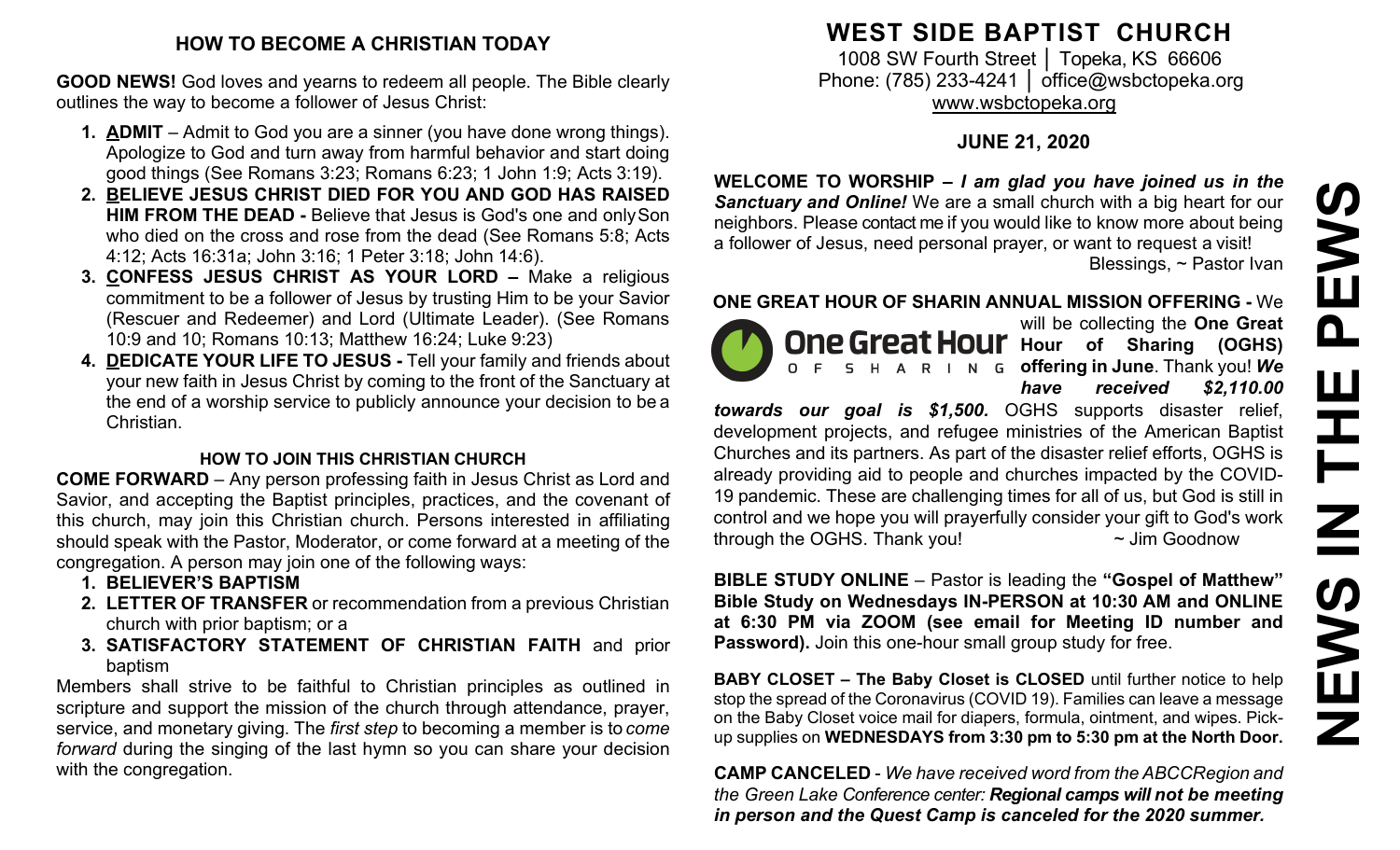#### **FOOD PANTRY -** Free Fruit and Vegetable Food Pantry on **Wednesdays from**



**3:30 to 5:30 pm, while supplies last**. **MOBILE SITE**: enter western PARKING LOT from 4th and CLAY Streets; do not park or exit your vehicle. Equal Opportunity. \*All food is available at no cost. **Please wear a mask or face covering to protect the health and safety of our volunteers. MAY 2020 PANTRY** 

**REPORT:** 1,283 Individuals (674 adults, 426 children, and 183 seniors) in 342 families were able to receive 10,252 pounds of free bread, fruits, vegetables, and other items from the Fruit & Vegetable Food Pantry at West Side Baptist Church during the month of MAY 2020. Thank you to Jack and his volunteers for serving an average of 86 families per week, which is thirty more families (60% increase) compared to the months prior to the pandemic. **Volunteers are needed to serve June 17 and 24, and July 15 and 29th.** There will be no food pantry on July 1, 8, or 22 for a summer recess.

**FINANCIAL GIVING** – Thank you for the generous support of the work of God in and through West Side Baptist Church. Donations report:

|                                  | 06-14-2020     |     | $Y-T-D$     |
|----------------------------------|----------------|-----|-------------|
| <b>General Fund</b>              | \$<br>1,430.00 |     | \$80,476.62 |
| Building Fund/Cap. Cm. \$ 315.00 |                |     | \$4,445.00  |
| <b>Sunday School</b>             | \$             | \$  | 130.25      |
| Am. OGHS                         | \$<br>200.00   |     | \$2,110.00  |
| Am. For Christ Offering          | \$             |     | \$2,145.00  |
| <b>Baby Closet</b>               |                |     | \$2,275.00  |
| Fellowship/Benevolence \$        | 741.00         |     | \$3,171.00  |
| <b>ABW - LOVE Gift</b>           |                | \$. | 231.09      |

**HAND SANITIZER –** bottles of hand sanitizer (90% alcohol) are located at key places in the Sanctuary. Please use these hand sanitizers to help keep you and others safe. Thank you!

**HOSPITAL & EMERGENCIES –** If you or a loved one is admitted to the

hospital for an emergency or for surgery, **the hospital staff and chaplains' office will NOT contact the Church Office or the Pastor**. **You or a family member must call the Church Office at (785) 233-4241 or the PASTOR at HOME (785) 267-0936**. Pastor is willing to visit the hospital and pray prior to surgeries.



**INDEPENDENCE DAY HOLIDAY –** The **Church Office will be closed on Friday, July 3** in observance of the 4<sup>th</sup> of July Independence Day holiday. The Office will reopen on Tuesday, July 7 at 8:00 AM.

**OFFERING PLATES** are strategically located at the entrances of the Sanctuary.



We will not pass plates or trays. Donors can mail gifts to the Church, drop off in the secure mailbox, or give **ONLINE** at **<https://squareup.com/store/west-side-baptist-church>**. Thank you for supporting God work through the church!

**SONGS IN WORSHIP –** Do you have a favorite hymn or song you would like to sing? The Worship Committee meets regularly to select music for worship services. The Committee tries to choose a variety of songs to relate with the lectionary scripture texts with an equal number of traditional and contemporary. Give your suggestions to Brice Smith (Chair), Janice Kirby, Nadine Manley, or Matthew Smith.

**STRATEGIC PLAN TO REOPEN** - The Council has unanimously adopted a Strategic Plan for the Reopening of the Church building in cooperation with the State of Kansas, Shawnee County, *STRATEGIC* and our denominational leadership. **Read the latest**  - PLAN **revised version of The Plan at <https://wsbctopeka.org/reopen-strategic-plan>**. The

building will be **OPEN to the PUBLIC** during PHASE 3 and afterwards of the Ad Astra: A Plan to Reopen Kansas (https://covid.ks.gov). **All religious services will be broadcast LIVE on Facebook and YouTube.** *Religious Services (including funerals and weddings) will NOT be restricted to the mass gathering limitations; however, participants must comply with all public health codes and hygiene practices.* Non-religious gatherings (e.g., choirs, classes, conferences, meetings, etc.) are restricted to the mass gatherings limitations of each phase. High-risk individuals should consider providing more intensive precautions and should conduct themselves as if they are a significant risk to the high-risk individual, including staying-safe-at-home. See the Shawnee County Health Department website (https://www.snco.us/hd) for more information.